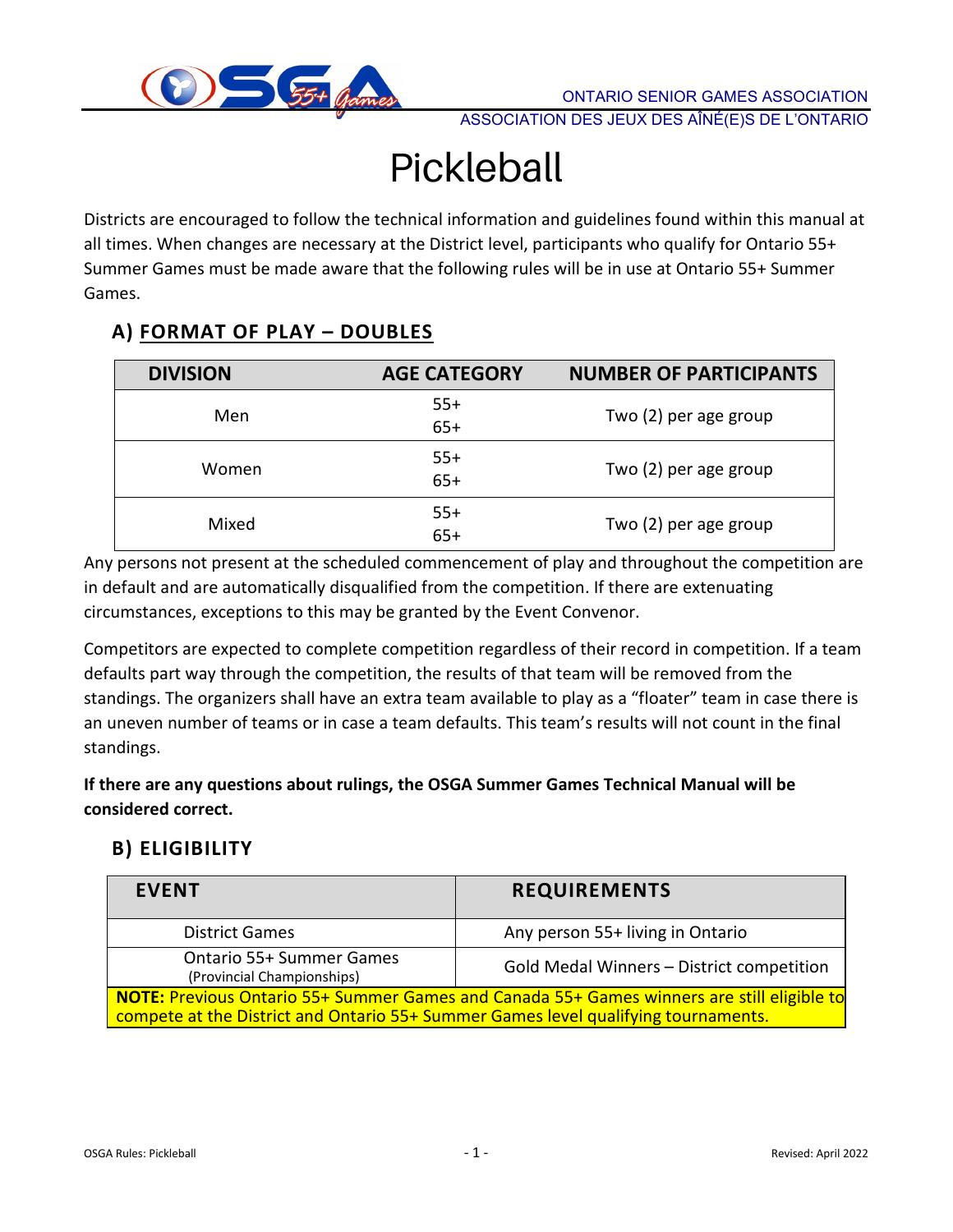# **C) TOURNAMENT SET-UP**

- 1. Teams will be placed in pools if numbers warrant.
- 2. Pool play will be Round Robin format, followed by a playoff.
- 3. If possible, playoffs will consist of a medal round and a consolation round. The split will be determined by the number of teams participating. No more than 8 teams will qualify for the medal round.
- 4. Games will be played to a score of eleven (11), with a maximum of 13 in the event of a tie.
- 5. A match in round robin will consist of 2 games with a time limit of 45 minutes for a match.
- 6. A match in playoffs will consist of best 2 out of 3 games.
- 7. The number of courts available and the number of teams entered will determine the number of pools used so that the round robin and playoffs can be completed in the allotted time.

# **D) DETERMINING THE WINNERS**

- 1. In the round robin, the winning team in any match will be awarded two (2) tournament points. The losing team will receive zero (0).
- 2. Placings in the round robin will determine seeding for the playoff format.
- 3. If at the conclusion of the round robin, there is a tie for placings, the following procedure will be used to break the tie:
	- a. Results of head to head games;
	- b. If necessary, the points scored for divided by the points scored against with the highest quotient winning
	- c. If necessary, then an extra game should be played between the teams that are tied.

# **E) AWARDS**

| <b>Gold (12)</b> | Men's Doubles 55+ | Women's Doubles 55+ | Mixed Doubles 55+ |
|------------------|-------------------|---------------------|-------------------|
|                  | Men's Doubles 65+ | Women's Doubles 65+ | Mixed Doubles 65+ |
| Silver (12)      | Men's Doubles 55+ | Women's Doubles 55+ | Mixed Doubles 55+ |
|                  | Men's Doubles 65+ | Women's Doubles 65+ | Mixed Doubles 65+ |
| Bronze (12)      | Men's Doubles 55+ | Women's Doubles 55+ | Mixed Doubles 55+ |
|                  | Men's Doubles 65+ | Women's Doubles 65+ | Mixed Doubles 65+ |

# **F) RULE SOURCE**

USAPA rulebook will apply with the exceptions listed under "Tournament Set-Up" and "Pickleball Rules Summary."

Websites: [www.okpickleball.ca](http://www.okpickleball.ca/) | [www.pickleball.com](http://www.pickleball.com/)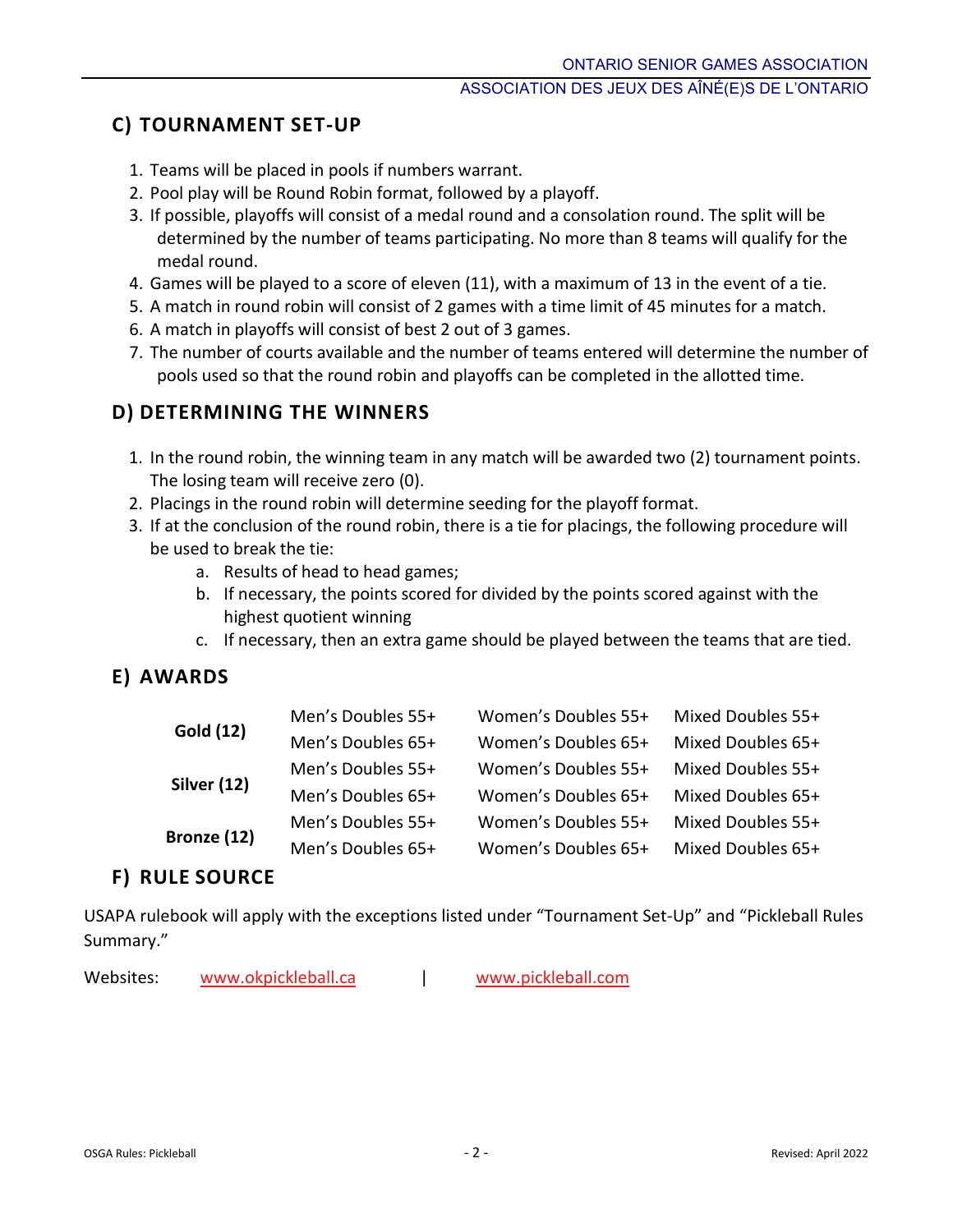# **G) EVENT REQUIREMENTS**

| <b>Equipment</b>  | 1. Regulation nets are required (minimum of four).<br>2. Regulation pickleball balls (adequate supply).<br>3. For indoor play, ONIX Fuse Indoor ball in the colour orange (or<br>equivalent) ball shall be used.<br>4. Participants are responsible for providing their own pickleball rackets.<br>5. Players must use paddles recommended by PAO (Ontario).<br>Homemade paddles will not be allowed.<br>6. It is recommended that participants wear protective eyewear while<br>playing. |
|-------------------|-------------------------------------------------------------------------------------------------------------------------------------------------------------------------------------------------------------------------------------------------------------------------------------------------------------------------------------------------------------------------------------------------------------------------------------------------------------------------------------------|
| <b>Facilities</b> | 1. The facility must have well marked, regulation size badminton courts,<br>unless regulation pickleball courts are available, sufficient for each<br>division.                                                                                                                                                                                                                                                                                                                           |
|                   | 2. The facility should be wheelchair accessible.                                                                                                                                                                                                                                                                                                                                                                                                                                          |

# **H) OFFICIALS**

The OSGA requires, at minimum, the following major officials for Ontario 55+ Summer Games:

For District Games, the following are only a suggestion. Participation numbers and availability of volunteers may result in fewer officials being required. Districts are encouraged to try to have the necessary officials to run the event successfully.

- 1. One (1) Activity Convenor
- 2. One (1) Referee/Scorer per court
- 3. One (1) Master Scorer

The host committee will ensure that all major officials have the required qualifications as specified by the OSGA at least one (1) year prior to Ontario 55+ Summer Games. The host is also responsible for any other officials required to run this event.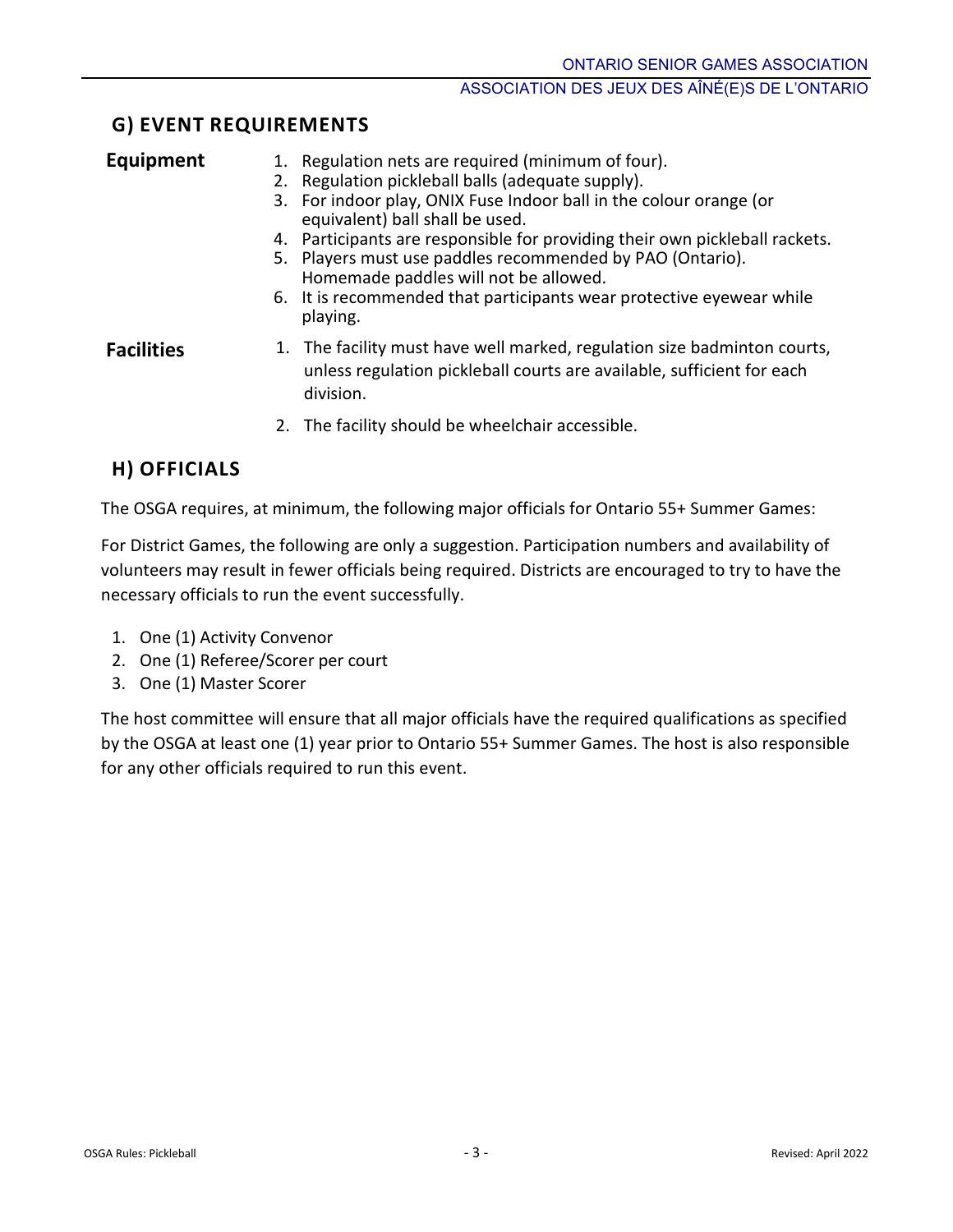# **I) PICKLEBALL RULES SUMMARY**

1. A medical examination two months prior to the event is strongly recommended.

### **BASIC RULES:**

#### **Serve:**

- 1. At the start of the game, the  $1<sup>st</sup>$  serving team is allowed only one fault before giving up the ball to the opponents. Thereafter both members of each team will serve and fault before the ball is turned over to the opposing team.
- 2. Serves must be underhand and bounce on the serve is permitted.
- 3. The paddle must pass below the waist. A legal serve must be below the waist, with the top of the paddle head below the wrist.
- 4. Both feet have to be behind the baseline during the serve.
- 5. The serve is made diagonally cross court and must clear the non-volley zone.
- 6. Only one serve attempt is allowed. There is no net serve, no reserve is allowed.
- 7. Double bounce rule: Each team must play their first shot off the bounce. After the ball has bounced once on each side, then both teams can either volley the ball in the air or play it off the bounce. The ball MUST bounce once on each side before volleying the ball in the air otherwise it is a fault.
- 8. If the serve hits any line except the non-volley line (or kitchen) the ball is considered in play.
- 9. After a point is earned, the player will move to the opposite serving square.
- 10. The player on the right side always serves first and then it goes in a clockwise rotation.

#### **Scoring:**

- 1. Games are normally played to 11 (win by two).
- 2. A team shall score points only when serving.
- 3. If the opposing player or team makes a winning shot then it is either considered a side-out or the next persons serve. There are no points awarded.

#### **Play:**

1. If a player volleys a ball in the air without letting it bounce, their momentum cannot carry them into the NON-VOLLEY ZONE or it is considered a fault.